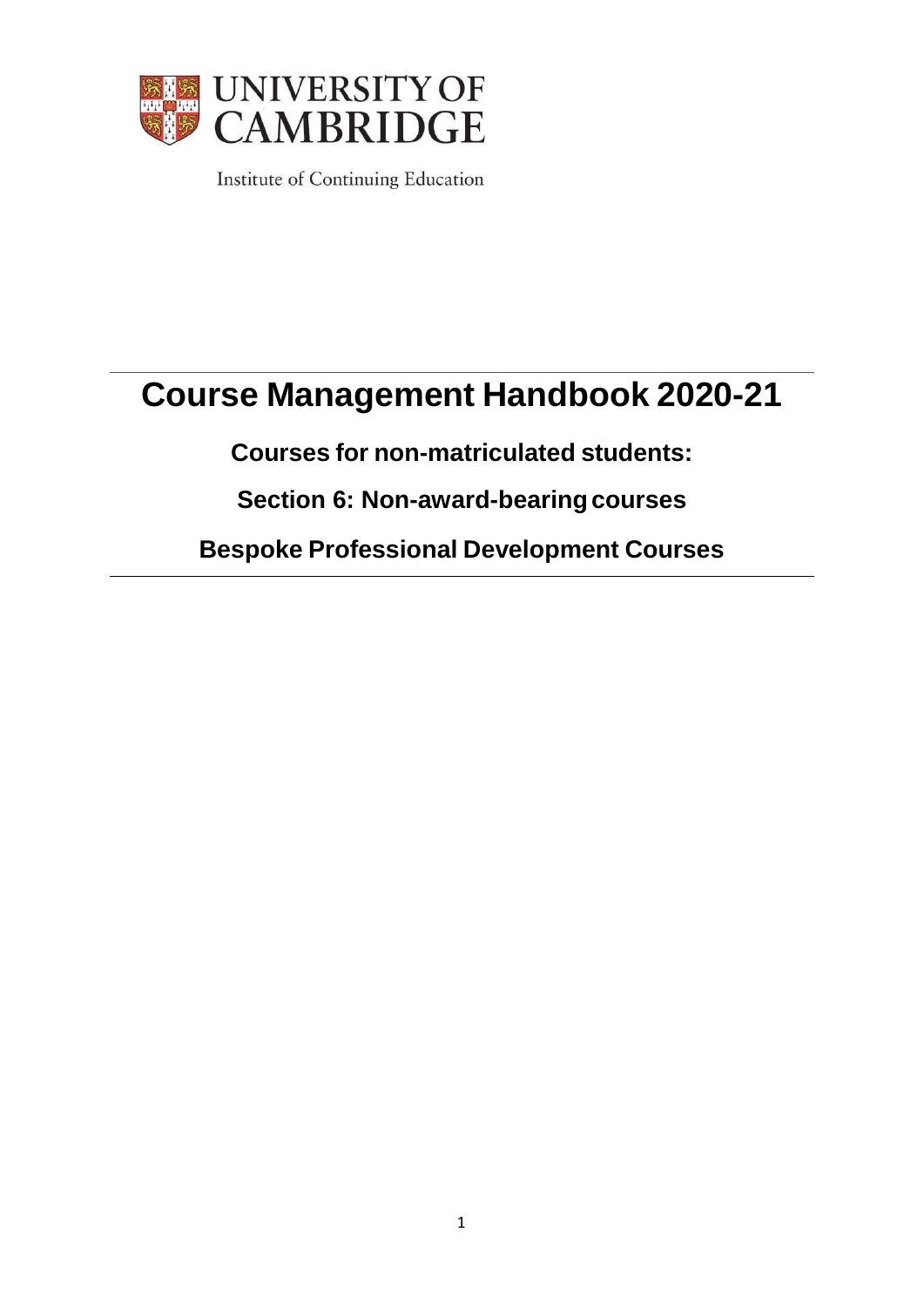## <span id="page-1-0"></span>**Contents**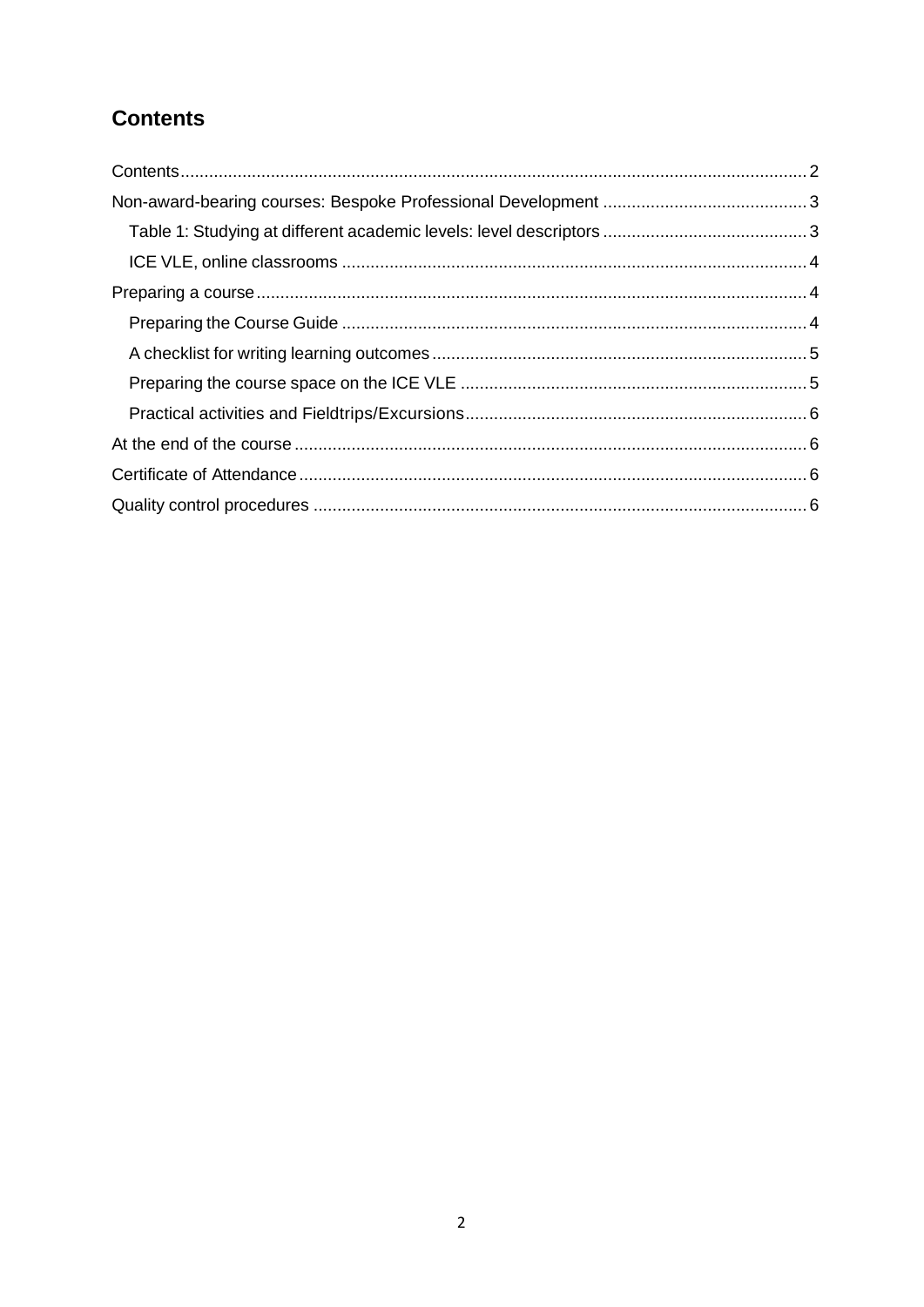## <span id="page-2-0"></span>**Non-award-bearing courses: Bespoke Professional Development**

- 1. All courses are normally taught at a minimum of first year (FHEQ Level 4) undergraduate level.
- 2. Table 1 provides an overview of different academic level descriptors. For full guidance see: [www.qaa.ac.uk/docs/qaa/quality-code/qualifications-frameworks.pdf](https://www.qaa.ac.uk/docs/qaa/quality-code/qualifications-frameworks.pdf)

#### <span id="page-2-1"></span>**Table 1: Studying at different academic levels: level descriptors**

| <b>FHEQ Level 4</b>                                                                                                         | Undergraduate                                                                                                                                                                                                                                                                                                                                                                                                                                                                                                |
|-----------------------------------------------------------------------------------------------------------------------------|--------------------------------------------------------------------------------------------------------------------------------------------------------------------------------------------------------------------------------------------------------------------------------------------------------------------------------------------------------------------------------------------------------------------------------------------------------------------------------------------------------------|
| <b>Certificate</b><br>60 credits at FHEQ level 4<br><b>Certificate of Higher Education</b><br>120 credits at FHEQ level 4   | Learning at this level will reflect the ability to:<br>develop a rigorous approach to the acquisition of a broad<br>knowledge base<br>employ a range of specialised skills<br>٠<br>evaluate information using it to plan and develop investigative<br>$\bullet$<br>strategies and to determine solutions to a variety of unpredictable<br>problems<br>operate in a range of specific contexts taking responsibility for<br>the nature and quality of outputs.                                                |
| <b>FHEQ Level 5</b>                                                                                                         | Undergraduate                                                                                                                                                                                                                                                                                                                                                                                                                                                                                                |
| <b>Diploma</b><br>60 credits at FHEQ level 5<br><b>Diploma of Higher Education</b><br>120 credits at FHEQ level 5           | Learning at this level will reflect the ability to:<br>generate ideas through the analysis of concepts at an abstract level,<br>with a command of specialised skills and the formulation of responses<br>to well-defined and abstract problems<br>analyse and evaluate information<br>٠<br>exercise significant judgement across a broad range of functions<br>$\bullet$                                                                                                                                     |
|                                                                                                                             | accept responsibility for determining and achieving personal<br>$\bullet$<br>and/or group outcomes.                                                                                                                                                                                                                                                                                                                                                                                                          |
| <b>FHEQ Level 6</b>                                                                                                         | Undergraduate                                                                                                                                                                                                                                                                                                                                                                                                                                                                                                |
| <b>Advanced Diploma</b><br>60 credits at FHEQ level 6                                                                       | Learning at this level will reflect the ability to:<br>critically review, consolidate and extend a systematic and coherent<br>body of knowledge, utilising specialised skills across an area of study<br>critically evaluate new concepts and evidence from a range of<br>$\bullet$<br>sources<br>transfer and apply diagnostic and creative skills and exercise<br>significant judgement in a range of situations<br>accept accountability for determining and achieving personal<br>and/or group outcomes. |
| <b>FHEQ Level 7</b>                                                                                                         | Postgraduate                                                                                                                                                                                                                                                                                                                                                                                                                                                                                                 |
| <b>Postgraduate Certificate</b><br>60 credits at FHEQ level 7<br><b>Postgraduate Diploma</b><br>120 credits at FHEQ level 7 | Learning at this level will reflect the ability to:<br>display mastery of a complex and specialised areas of knowledge<br>and skills<br>employ advanced skills to critically evaluate new concepts<br>٠<br>and evidence from a range of sources<br>conduct independent research                                                                                                                                                                                                                              |
|                                                                                                                             | accept accountability for related decision making, including<br>via the use of supervisions<br>develop appropriate personal qualities and professional attitudes<br>$\bullet$<br>critically evaluate one's own approach to a subject<br>$\bullet$<br>develop an awareness of a subject in its wider context<br>٠                                                                                                                                                                                             |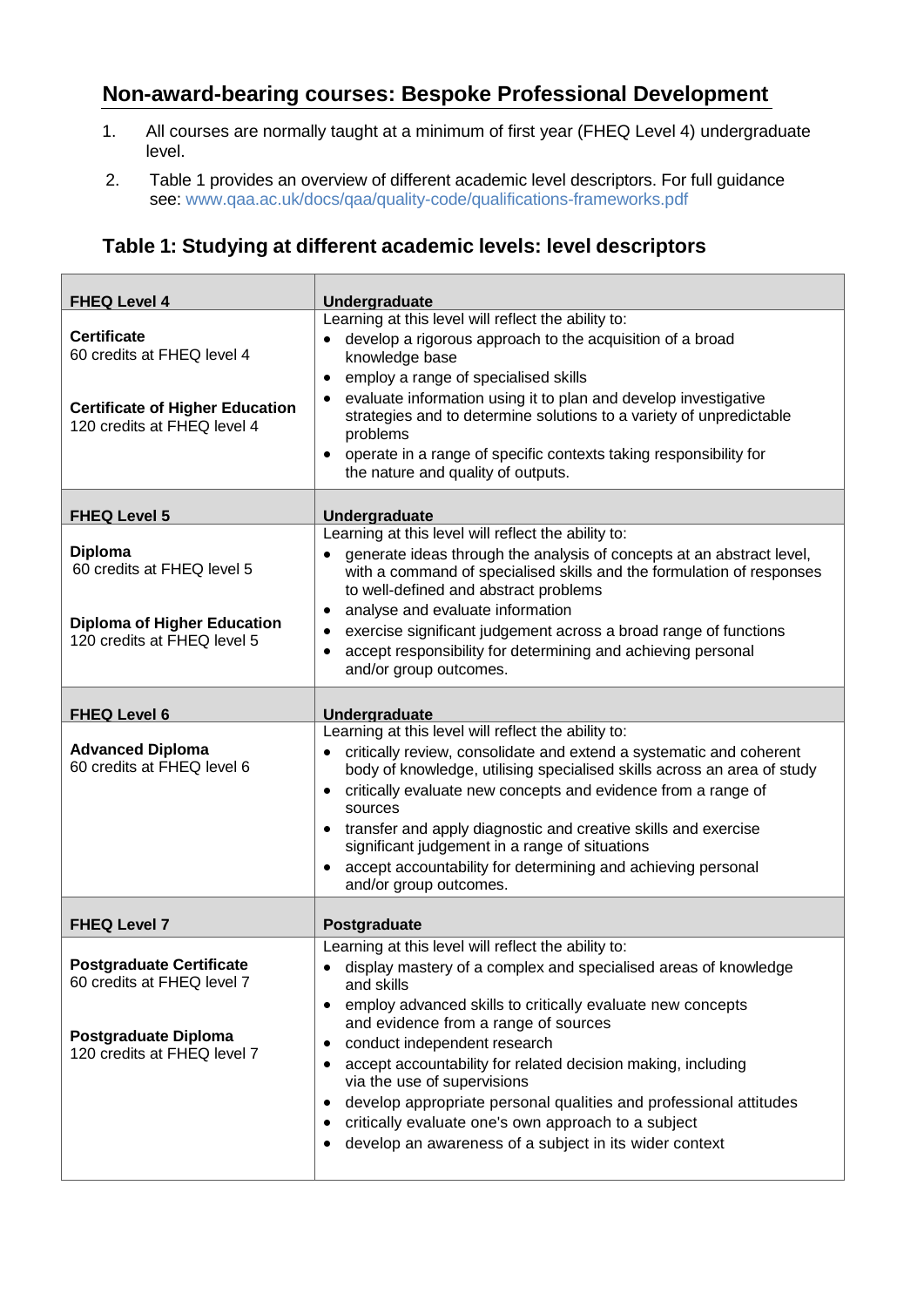3. Courses are commissioned and planned by the relevant Academic Director or Course Director in collaboration with the Head of Academic Centre Administration and the Director of Academic Centres or Director of International Summer Programmes and Lifelong Learning. External partners may propose a Course Director who is a practitioner in an appropriate profession if required. Such individuals must be accepted onto the ICE Tutor Panel before teaching on the course. Academic Directors or Course Directors identify programmes and courses to be developed, they develop the curriculum, suggest potential Tutors and review publicity material and course guides.

## <span id="page-3-0"></span>**ICE VLE, online classrooms**

4. ICE offers Tutors the option to utilise the Virtual Learning Environment (VLE) to support students in their part-time study. The ICE Technology Enhanced Learning (TEL) team offer full training and support for all Tutors using the ICE VLE and remote learning. See **Preparing [the course space on](#page-4-1) the ICE VLE** below, for further information.

## <span id="page-3-1"></span>**Preparing a course**

#### **Course acceptance and publicity**

- 5. The Tutor and/or Course Director provides a short course description of about 40-60 words, to appear in publicity materials, including the ICE website. The aim of the description is to attract potential students. To maximise the likelihood of the course being picked up by internet search engines, best practice is to write in short sentences and place keywords or phrases at the beginning of the sentence or paragraph. Tutors are also asked to provide details of teaching sessions and other activities in the Course Programme. ICE will source an appropriate copyright image for the website but Tutors are welcome to propose any relevant images for which copyright is acquired.
- 6. ICE also encourages Tutors to advertise their own courses. Where this is the case Tutors are required to liaise with the ICE Marketing team in advance of the course.

## <span id="page-3-2"></span>**Preparing the Course Guide**

- 7. The purpose of the Course Guide is to give students a clear understanding of the aims of the course, the subject matter covered, the teaching methods likely to be used, the nature of the work and the participation that will be expected from them during and outside class sessions. It explains what the students may reasonably expect to have learned by taking the course. The Course Guide is therefore an essential part of the course's academic validation.
- 8. The Course Guide is considered by the Academic Director or Course Director and by external professional bodies or the academic advisory group if appropriate. The Academic Director or Course Director may subsequently contact the module leaders to discuss possible modifications. The approved Course Guide is made available to students on the ICE website.
- 9. In writing the syllabus, Tutors follow the *pro forma* that is provided by the Head of Academic Centre Administration and which includes guidance notes. In addition to any course-specific information the Course Guide includes the following information for students:

#### **Aims**

10. Describe the overall purpose of the course and are usually framed as general statements of intent.

#### **Content**

11. The likely topics to be covered during the course.

#### **Presentation of the course**

- 12. The broad approach to the course. For example:
	- expected student participation;
	- opportunities for discussion;
	- type of materials used (maps, plans, documentary material);
	- format of the class (seminars, workshops, fieldwork etc.)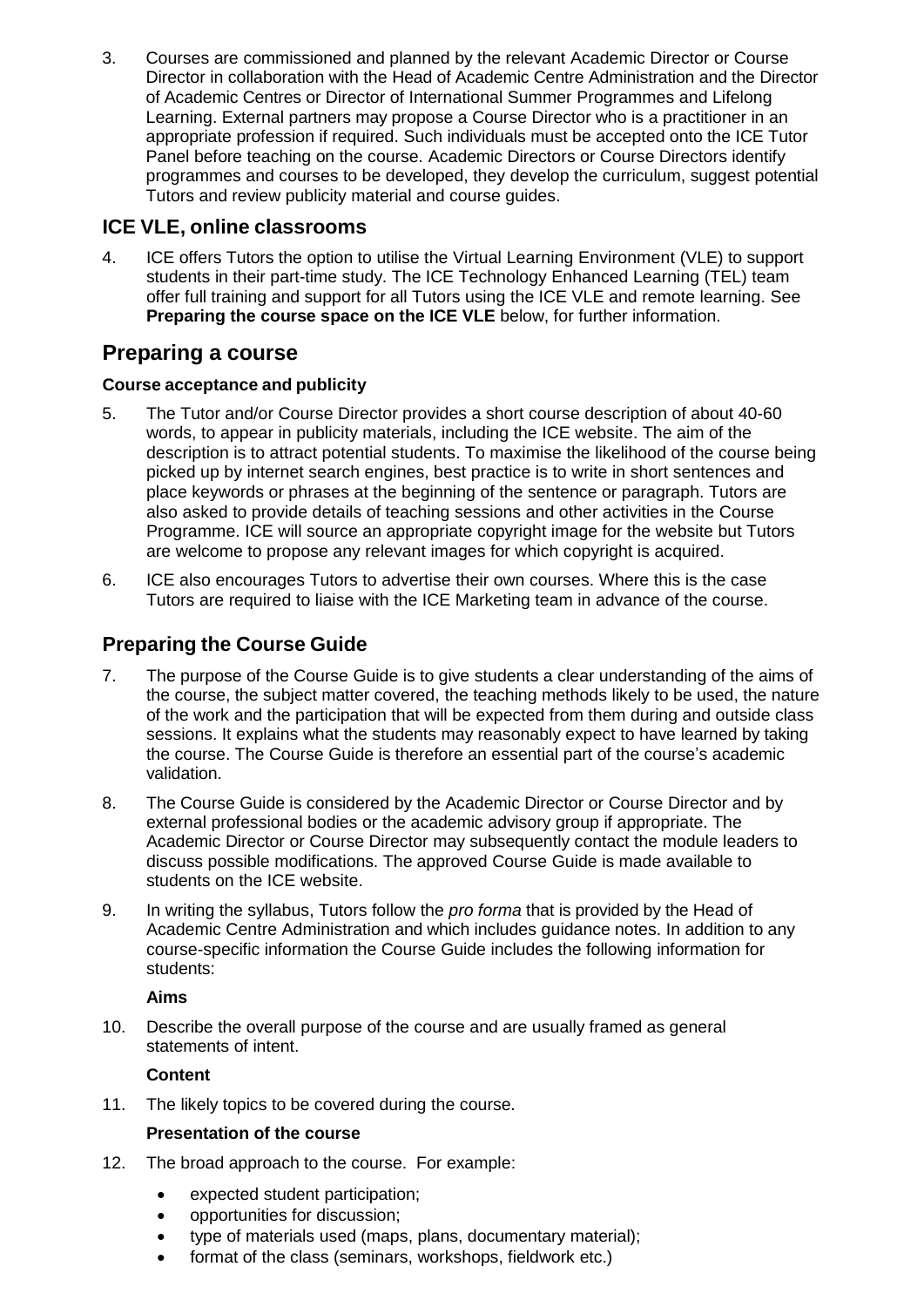- desired outcomes
- 13. The specification of learning outcomes is a central part of all the Institute's courses. They indicate in the syllabus what the students are expected to learn from the course and are a means of ensuring comparability of content and standards. The learning outcomes encourage students to reflect on, and appreciate, what they have learned both in knowledge and skills.
- 14. Although specifying outcomes at the start of a course may not take into account the variety of learning achieved by students, some of which may be unarticulated and unexpected, it determines the academic focus of the course and enables the design of teaching sessions with a clear focus.
- 15. A learning outcome is defined as something that a person could be expected to know or to understand or be able to do as the result of attending the course, and should state how this expectation could be evaluated and appreciated.
- 16. Learning outcomes may be written in both general and specific terms and focus on the following areas:
	- a) the development of knowledge and understanding of the academic and professional content of the course;
	- b) the development of academic and professional skills such as analysis, synthesis, evaluation and the application of tools and methods;
	- c) the development of transferable (key) skills such as problem-solving, team work, assessing learning resources, self-evaluation, information management and communication skills;
	- d) the development of subject-specific practical skills;
	- e) personal development. This is often an intangible but keenly felt outcome (for example: self-awareness, personal confidence, learner autonomy etc.).

#### **A checklist for writing learning outcomes**

- <span id="page-4-0"></span>17. The answer to the following should be 'yes':
	- Are the number and breadth of outcomes contained in the course appropriate and achievable?
	- Do the descriptions of the learning outcomes use verbs which give the students the opportunity to evaluate and appreciate what they have learned or achieved the outcome? E.g. demonstrate, respond to, analyse, report etc.
	- Does the academic level of the outcomes relate to the relevant level descriptors given in Table 1 above?

#### <span id="page-4-1"></span>**Preparing the course space on the ICE VLE**

- 18. For non-award-bearing courses using the VLE, the TEL team sets up a course space before the start of the course.
- 19. Tutors use the VLE as a teaching resource to support their teaching and facilitate the students' study between taught sessions. Login instructions for Tutors and students are supplied by the TEL team.
- 20. Tutors are encouraged to provide hyperlinks in their VLE course space to relevant publications, for example books, journals and websites. Copyright guidance for Tutors is given within the VLE.
- 21. All course spaces contain the Course Guide, links to the Student Handbook, and sources of help and guidance. In addition, each course space offers a Course Announcements facility where Tutors and administrators can place announcements that are emailed to all course participants and also remain visible within the VLE.
- 22. Tutors using the VLE can contact the TEL team for advice, guidance and training in the use of their course space. Online support is also available within the VLE.
- 23. As with all courses taught at undergraduate or postgraduate level within the University, elements of preparation, personal study and self-assessment are built into the courses offered by ICE. In making a commitment to study with ICE, students need to set aside sufficient time for the demands of the course. Students are asked to ensure that they are able to prepare for their course sessions. Active participation in class and/or in the VLE,